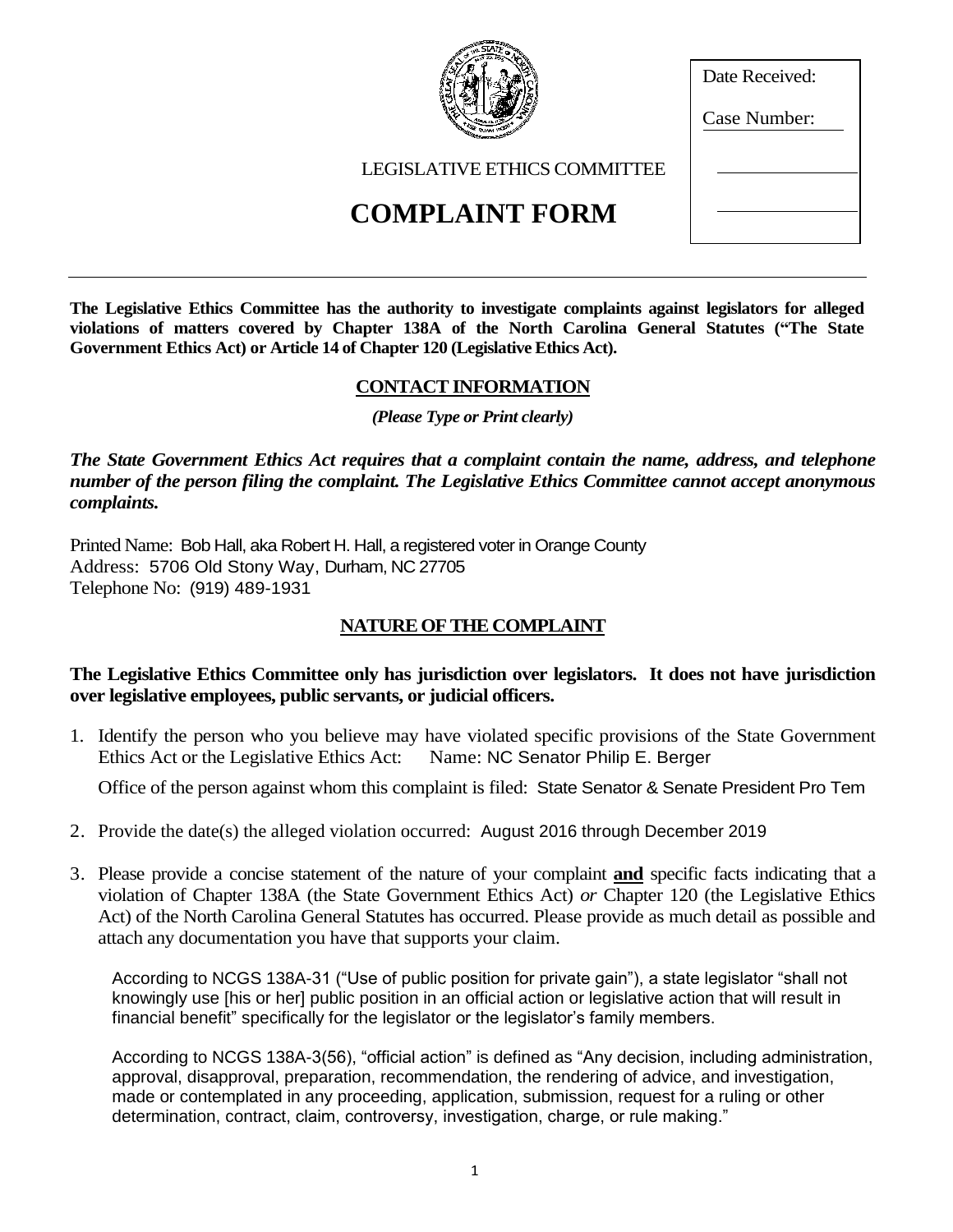Based on the definition above, "official action" would include a legislator's decisions involved in the submission of a document to the Legislative Services Office, such as an invoice or claim for per diem expenses. If a legislator decided to manipulate his or her submission for per diem expenses solely to gain additional financial benefit for the legislator, then it seems reasonable that the Legislative Ethics Committee would take action to enforce the ethical standards in the State Government Ethics Act and censure the legislator's "use of public office for private gain."

Similarly, it seems reasonable that the Legislative Ethics Committee would take enforcement action against a legislator's decision to manipulate the expenses on a campaign-finance report that the legislator caused to be submitted to the State Board of Election in order to gain additional financial benefit for himself. Such official action taken by the legislator is an apparent use of his public position for private gain. It is self-dealing, unethical and corrupt.

**I am filing this complaint regarding what appears to be the unethical and corrupt conduct of Sen. Phil Berger in manipulating submissions to the State Board of Elections in order to personally gain tens of thousands of dollars for himself.** Upon information and belief, here is a statement of the facts as I know them:

- On May 19, 2016, Philip E. Berger and his wife Patricia H. Berger purchased a townhouse at 1535 Yarborough Park Drive, Raleigh, for \$250,000. On the same day, Sen. and Mrs. Berger signed a Deed of Trust with NewBridge Bank for a mortgage loan of \$224,910 for the YPD townhouse.
- On June 25, 2016, Sen. Berger's attorney Steven B. Long filed Articles of Organization with the NC Secretary of State for YPD Properties, LLC. Its principal office is located at Sen. Berger's law firm office address in Eden. In subsequent annual filings with the Secretary of State, Philip E. Berger is identified as YPD's manager and YPD's business is described as "property management."
- On August 8, 2016, the Philip E. Berger Committee (Sen. Berger's campaign committee) began sending payments to YPD Properties, LLC. Campaign finance reports that Sen. Berger authorized for submission to the State Board of Elections for activity up to Dec. 31, 2019, show that monthly payments to YPD continued to Dec. 5, 2019; they are most often labeled as payments for "Rent."
- From August 8, 2016 through December 5, 2019, Sen. Berger's campaign has sent a total of \$73,500 to YPD Properties, LLC, which Sen. Berger owns. Even though payments are labeled for "Rent," the payments are for the YPD property that the Bergers own and do not rent. In fact, their mortgage agreement says they may not rent out the property. By authorizing the submission of deceptive campaign reports, Sen. Berger has taken official action in his position as a legislator to use his campaign to transfer money through an intermediary to benefit himself financially.
- The self-dealing arrangement is made plain on the Statements of Economic Interests that Sen. Berger has filed since 2017. Sen. Berger lists himself as "Member/Manager" of YPD Properties, LLC and also says he pays taxes for his income from YPD Properties.
- On December 5, 2019, Sen. and Mrs. Berger sold the Yarborough Park Drive townhouse for \$330,000 to T. Tate Apodaca, a lobbyist and son of lobbyist and former state Senator Tom Apodaca. That's \$80,000 more than the \$250,000 the Bergers' paid for the townhouse in 2016, but the \$330,000 price is comparable to other sales in the YPD townhouse development at the time.
- On September 26, 2019, Sen. and Mrs. Berger purchased a condominium in Raleigh Unit 726 at 400 W. North Street – for \$370,000. On December 31, 2019, they paid off the mortgage loan for the Yarborough Park Drive townhouse and have now moved into the North Street condo.

Through his official action of authorizing the submission of campaign reports that mask profit-taking as expenditures for rent, Sen. Berger has, in my view, unethically transferred \$73,500 of his campaign donors' money to himself, in apparent violation of NCGS 138A-31. Whether or not Sen. Berger's actions violate any of the campaign finance laws in NCGS Chapter 163 is not the subject of this complaint nor the purview of the Legislative Ethics Committee. (I discuss issues related to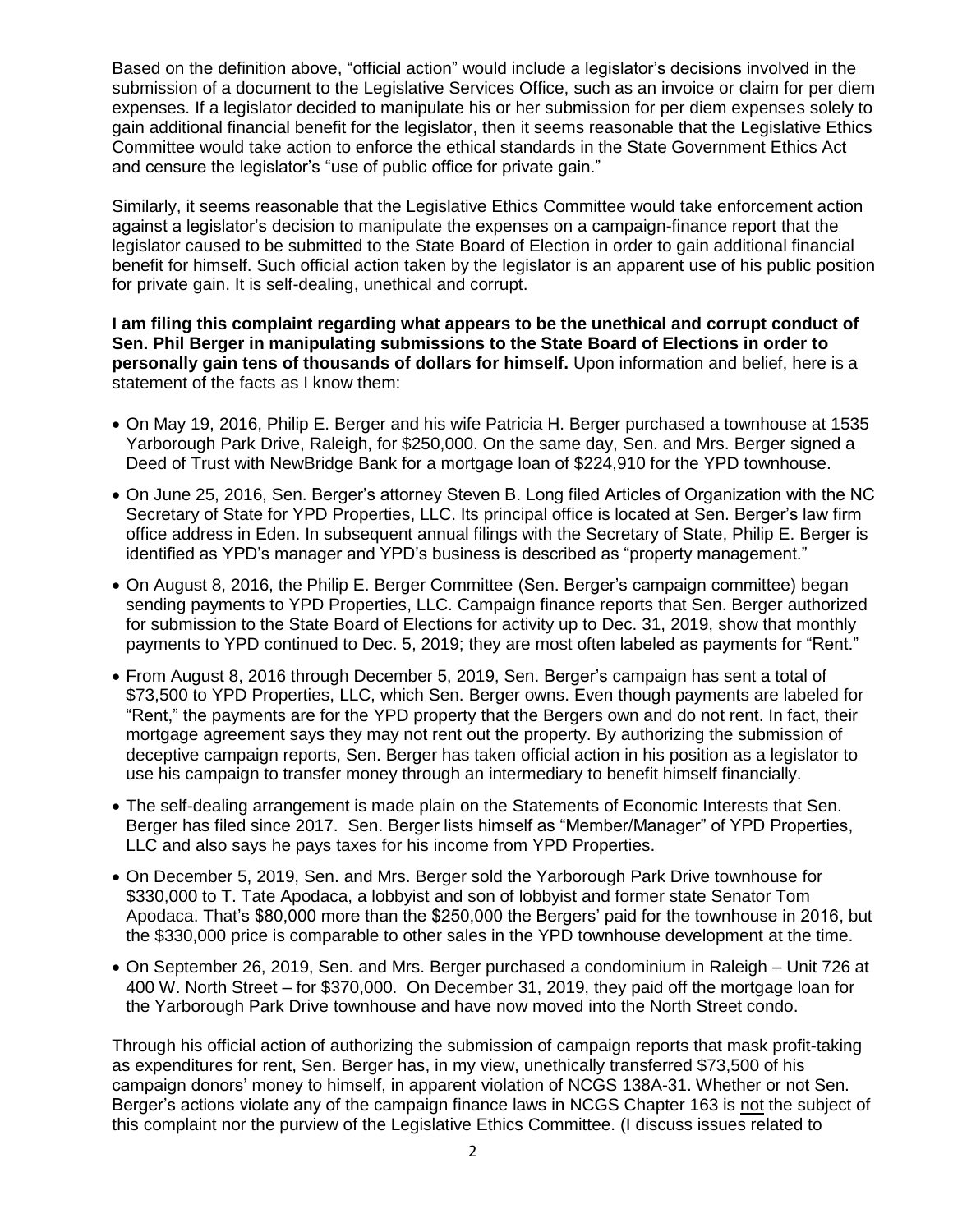campaign finance law below in response to #6.) This complaint focuses solely on apparent violations of the ethical standards set forth in NCGS Chapter 138A.

There may be a second violation of NCGS 138A. Because these cleverly manipulated "rent" payments provided Sen. Berger with \$73,500 toward the \$250,000 purchase price of the YPD townhouse, his actual cost was closer to \$176,500. Consequently, when lobbyist Tate Apodaca paid \$330,000 for the townhouse, he helped Sen. Berger reap a profit in excess of \$150,000 (\$330,000 minus \$176,500), which is far above the \$80,000 average market price increase from 2016 to 2019 for properties in that development – and, therefore, arguably a handsome gift from the lobbyist, in violation of NCGS 138A-32. While this conclusion may seem like a stretch of the law, it's important for the Committee to recognize that the public perception of Sen. Berger's profit-taking, with the help of a lobbyist, can harm the reputation of all legislators if corrective action is not taken.

The statement of facts above are supported by public documents that I can furnish if the Committee has difficulty downloading them. Here are the relevant links:

- Campaign finance reports for Sen. Berger: <https://cf.ncsbe.gov/CFOrgLkup/DocumentGeneralResult/?SID=STA-C0854N-C-001&OGID=1159>
- Wake County property records: <http://services.wakegov.com/booksweb/genextsearch.aspx> Purchase of Yarborough Park Drive townhouse: <http://services.wakegov.com/booksweb/DocView.aspx?DocID=110188364&RecordDate=05/19/2016> Sale of Yarborough Park Drive townhouse: <http://services.wakegov.com/booksweb/DocView.aspx?DocID=110866979&RecordDate=12/05/2019> Purchase of condo at 400 W. North Street, Unit 726: <http://services.wakegov.com/booksweb/DocView.aspx?DocID=110831103&RecordDate=09/30/2019>
- Terms of the Mortgage Agreement for the Yarborough Park Drive townhouse (see p. 13): <http://services.wakegov.com/booksweb/DocView.aspx?DocID=110188365&RecordDate=05/19/2016>
- Articles of incorporation and annual reports for YPD Properties, filed with NC Secretary of State: [https://www.sosnc.gov/online\\_services/search/Business\\_Registration\\_Results](https://www.sosnc.gov/online_services/search/Business_Registration_Results)
- Statements of Economic Interests for Philip E. Berger Sr.: <https://et.ncsbe.gov/Search?id=SEI>
- 4. If possible, check the statutory provision you believe has been violated *(check all that apply):*

Chapter 138A: the State Government Ethics Act

- $\checkmark$  Use of public position for private gain (§138A-31)
- $\checkmark$  (Possibly) Receipt of a prohibited gift (§138A-32)

Conflict of interest while taking legislative action (§138A-37)

5. Provide the names of other persons who may have information that would support your allegations.

Possibly confer with State Ethics Commission Executive Director Kathleen Edwards on the interpretation of "official action" in NCGS 138A; and with attorney Lindsey Wakely at the State Board of Elections on formal Advisory Opinions and state statutes that address personal use of campaign money, in contrast to email guidance. Examine the documents referenced in my statement of facts in #3 above. Ask anyone on the street if it's ethical for a legislator to have campaign reports submitted with contrived expense entries for the purpose of transferring money into the legislator's pocket.

6. State whether the individuals and conduct complained of have been the subject of a prior complaint or proceeding of any kind. If so, state the place where the prior complaint was filed and its current status.

I [filed a complaint](https://www.documentcloud.org/documents/6541095-ComplaintBergerHouse2019.html#document/p1/a534181) with the State Board of Elections on November 5, 2019, calling for an investigation of Sen. Phil Berger's apparent violation of NCGS 163-278.16B by using his campaign funds to